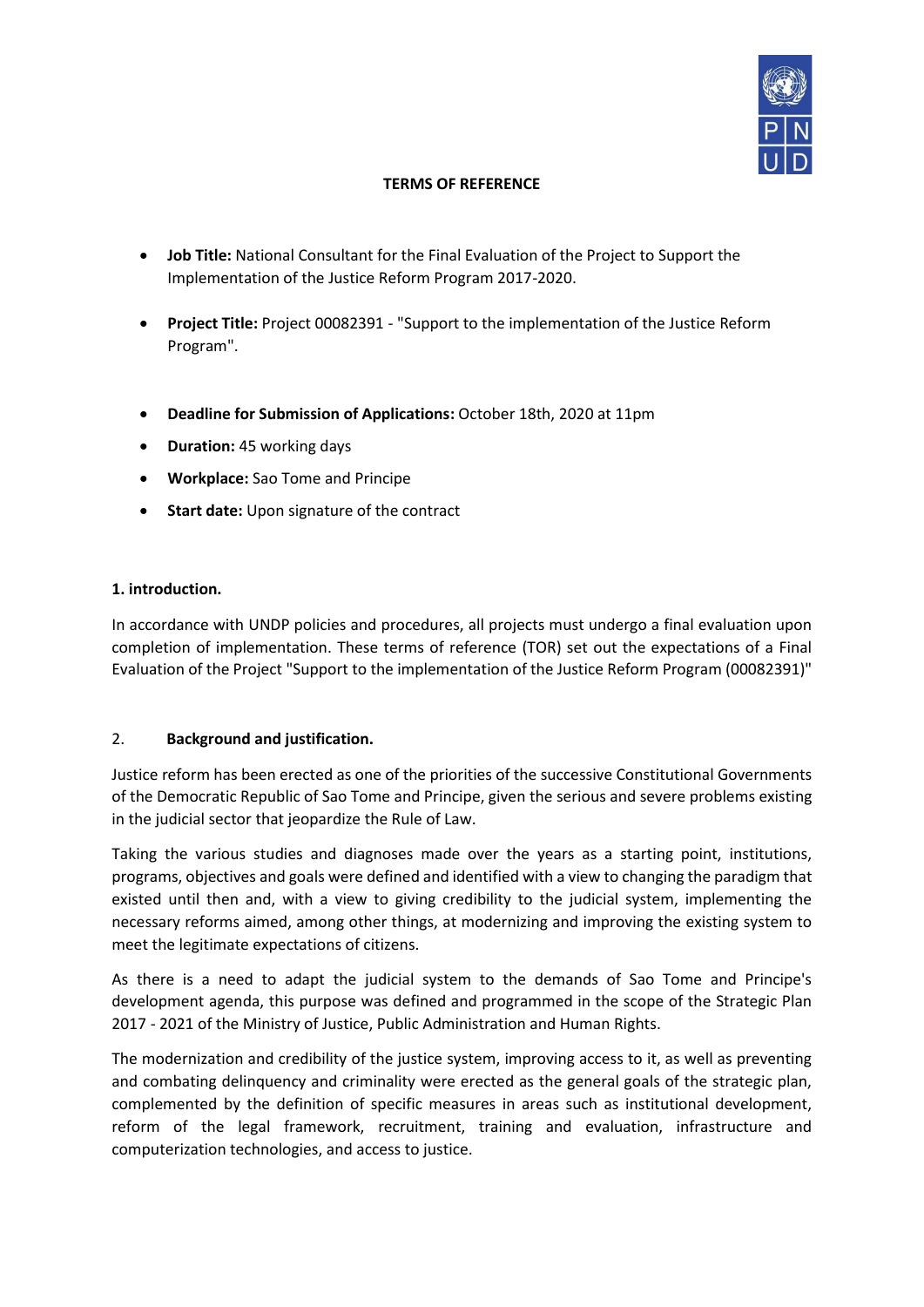

It is from this perspective that the much-vaunted and necessary reform of the justice sector has begun to be implemented, with the first phase beginning with the reform of the legal framework.

Thus, in the framework of the reform of the justice sector, with the support of the UNDP, several pieces of legislation have been drafted and approved.

The measures taken to date in the reform of the justice sector have not been limited only to the reform of the legal framework. The conversion of the Criminal Investigation Police (PIC) into the Judiciary Police, which occurred on June 9, 2018, appears as one of the components of the reform package, aiming at greater efficiency and effectiveness in fighting crime.

As the reform of the justice sector is a process that is intended to be dynamic, and that translates into the adoption of various measures, it is worth highlighting in the set of activities and actions carried out and still in progress the training that some Judges and Prosecutors have done and are currently doing at the Judicial Studies Center in Portugal.

## 3. **General Objectives of the Evaluation.**

The national consultant will evaluate the performance of the project in achieving its results and will draw lessons that can both improve the sustainability of the benefits of this project and assist in the overall improvement of UNDP programming. It shall conduct its assignment in accordance with the guidelines, rules and procedures established by UNDP, as reflected in the UNDP Evaluation Guidance.

## 4. **Specific objectives of the Evaluation.**

These are the specific objectives of the Evaluation:

- To assess whether the project objectives were achieved;
- To consider the factors that contributed to achieving or preventing the achievement of the intended results;
- To consider the factors that contributed to the effectiveness or ineffectiveness of the project, in particular the added value of the consultative process and synergies with other projects/programs;
- Assess the effectiveness of the partnership strategy;
- Assess the sustainability of the project's impact;
- To assess how effective equality and gender perspective were incorporated in the development and implementation of the project actions.

## **5. Methodology and activities to be undertaken.**

The consultant will work closely with the Program Analyst for the Governance Portfolio (under the general supervision of the Assistant Resident/Program Representative) and the national project team, in particular the National Project Director.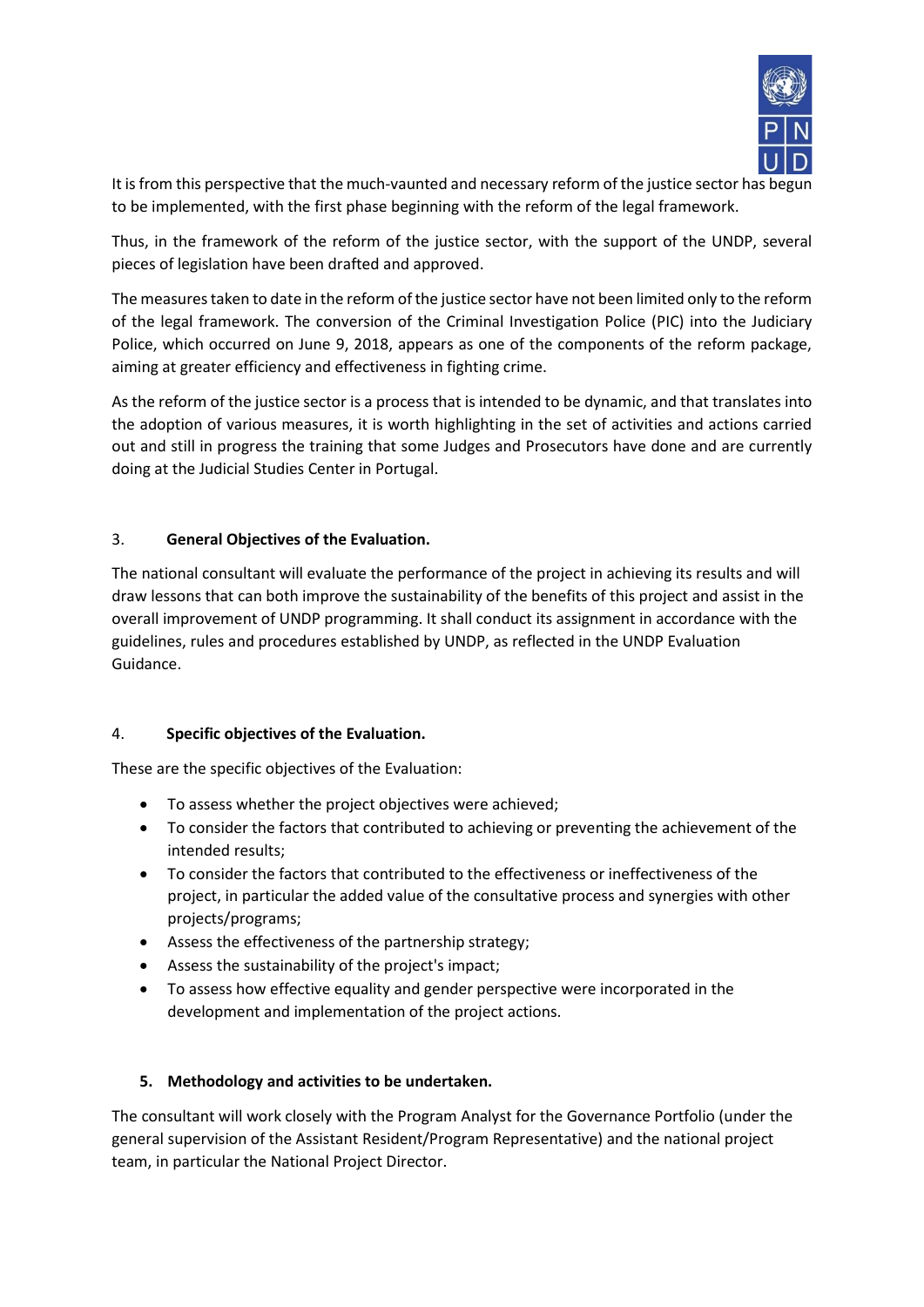

The evaluation process should provide evidence-based information that is reliable and useful.

The consultancy will provide the methodology to be followed and the working tools.

The evaluation should address the entire project cycle from inception to completion and should incorporate a strong results-based orientation.

Based on a desk review of all documents produced by the project and other relevant knowledge products, interviews, focus groups, field visits and other research conducted, the Consultant will produce an evaluation that:

- Identify the activities undertaken by the project;
- Elaborate how the activities carried out contributed or did not contribute to the project outcomes;
- Identify transformation outcomes and changes, if any, that were produced by the project;
- Recommend changes that are deemed appropriate.

The consultant is expected to conduct listening visits to the legal and judicial institutions that are beneficiaries of the project.

The consultant will review all relevant sources of information such as: the project document (PRODOC), project reports - including annual reports, annual work plan, project budget reviews, midterm review, progress reports, project files, national strategic and legal documents, and any other materials that the Consultant considers useful for this evidence-based assessment.

The Consultant, with the support of the UNDP office, will organize at least one workshop to present preliminary results and collect inputs, attended by the different relevant partners, at the end of the field mission.

## 6. **Assignments and Responsibilities.**

1. Presentation of a framework and methodology with details of the approach, objectives and the methodology of the mission;

2. Presentation/briefing of preliminary results at the end of the auscultation visits;

3. Preparation and presentation of a final evaluation report with lessons learned and recommendations;

4. Submission of the final report, including comments received from the implementing partner;

5. The preliminary and final reports must be submitted in Portuguese and in English, the framework of reference and methodology may be submitted in Portuguese.

## **7. Qualifications, Experience, Skills and Competencies.**

The national consultant must meet the following minimum qualifications:

• Master's Degree;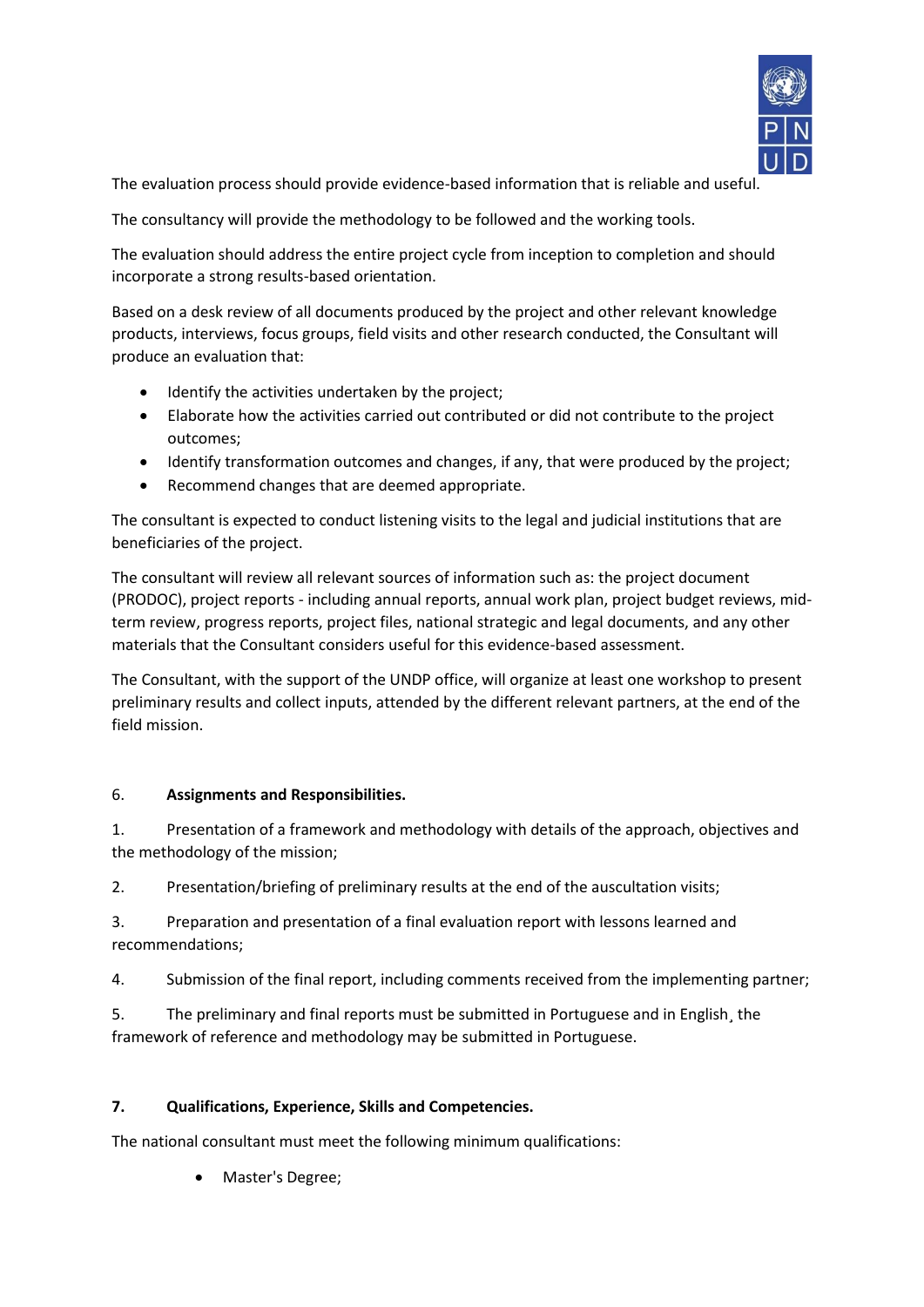

- University degree in Law, Social Sciences and related areas;
- More than four years of experience in the field of development project evaluation, particularly within the scope of the justice system;
- Technical skills or demonstrated experience in the areas of gender, anti-corruption, human rights or democratic governance;
- Demonstrated ability in analytical work and writing evaluation reports in a concise and high-quality format, as well as possessing strong technical writing skills, including oral and written communication;
- Proficiency in Portuguese is mandatory and excellent knowledge of English is highly recommended;
- Not have participated in the preparation, formulation and/or implementation of the project (including the drafting of the Project Document -PRODOC);
- No conflict of interest with project-related activities. Execution period and timetable

## **8. Execution period and schedule**

This consultancy will be carried out within a maximum period of 45 days from the time of signing the contract.

Below is the indicative schedule:

| <b>Activity</b>                | <b>Deadline</b> |
|--------------------------------|-----------------|
| Preparation                    | 5 days          |
| <b>Evaluation mission</b>      | 20 days         |
| <b>Evaluation report draft</b> | $15$ days       |
| <b>Final Report</b>            | 5 days          |

### **9. Application Submission**

Qualified applications are encouraged and must include the following:

### **(a) Technical Proposal**

- i. Completed P11, including at least 3 references (see attached UN template P11);
- ii. Cover letter, explaining how the proposer meets the required qualifications and experience;
- iii. Methodology, approach and work plan/schedule.

## **b) Financial Proposal**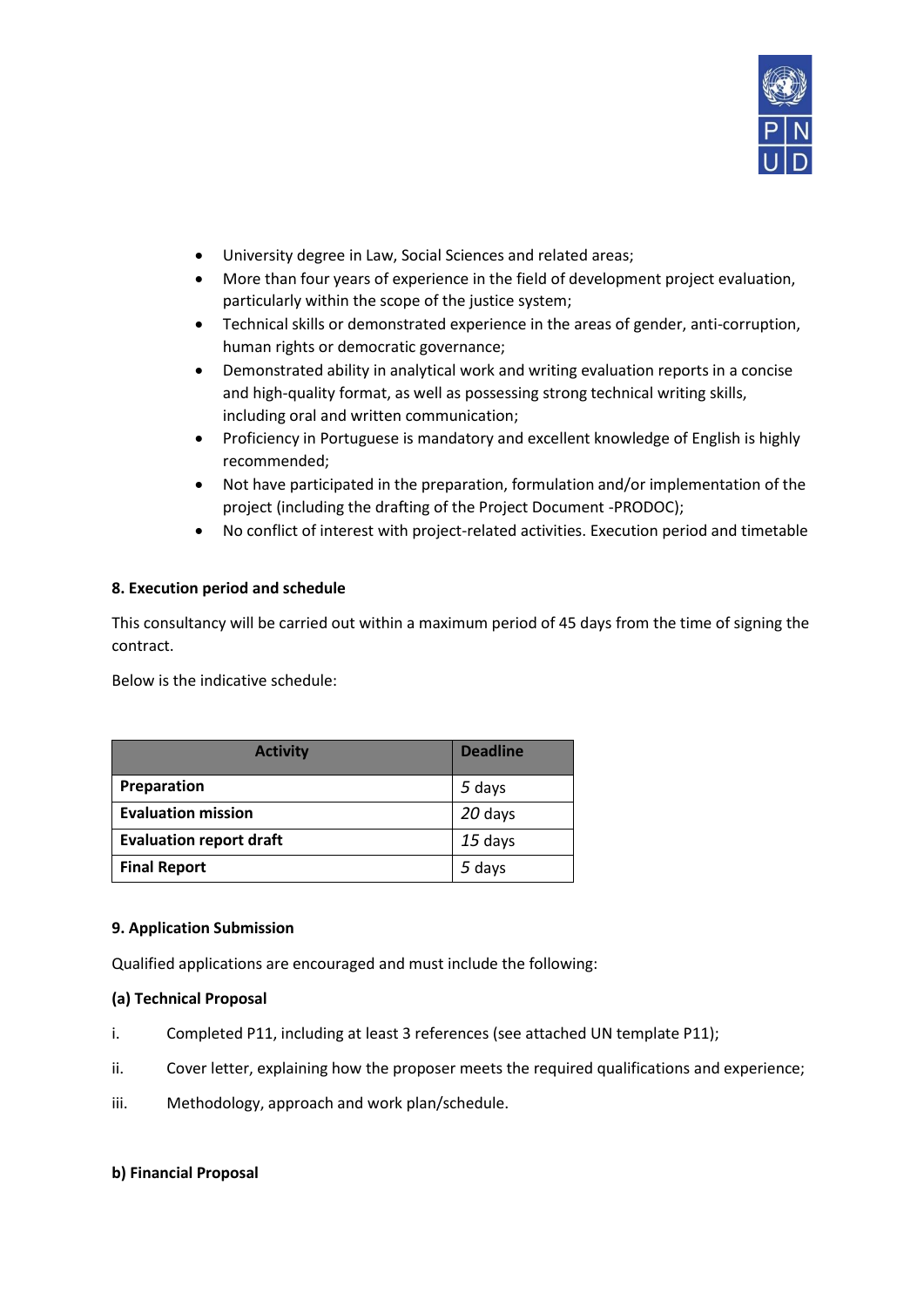

i. The financial proposal must be submitted in USD, using the UNDP Financial Form and include all costs deemed necessary (communications, honoraria, per diem, taxes, reproduction of documents, etc.).

Interested Applications must accept the UNDP General Terms and Conditions for Individual Consultants.

The above-mentioned documents, information and requirements are mandatory and, as such, are necessary to form a complete proposal. A proposal will be rejected if it does not substantially conform to the above requirements.

The final work plan will be determined through negotiation between the successful application and the UNDP Sao Tome & Principe Office.

Unsuccessful applications will be informed by e-mail as soon as possible.

Any questions about the consultancy can be directed to the UNDP Contracting Unit procurement.st@undp.org.

All materials required to carry out the consultancy (e.g. laptop computer) must be provided by the successful applicant.

Field travel required for community consultations will be at the expense of the applicant.

Proposals must be submitted no later than October 18, 2020, and the financial proposal must be distinguished from the technical proposal

(a) By email to: procurement.st@undp.org

(b) Addressed to the UNDP Office, the bid must comprise a technical proposal and a financial proposal, placed in separate envelopes, , marked as follows: Hiring a national consultant for the Final Evaluation of the Project in Support of the Implementation of the Justice Reform Programme, 2017-2020, and addressed to the following address:

United Nations Development Programme (UNDP)

United Nations Avenue, United Nations House; P.O. Box - 109

São Tomé - Democratic Republic of São Tomé and Príncipe

Evaluation criteria and results

The application will be evaluated based on a combination of technical and financial criteria (combined scoring method).

The maximum score is 100%, of which 70% corresponds to the technical criteria and 30% to the financial criteria. The technical evaluation criteria will include the following: